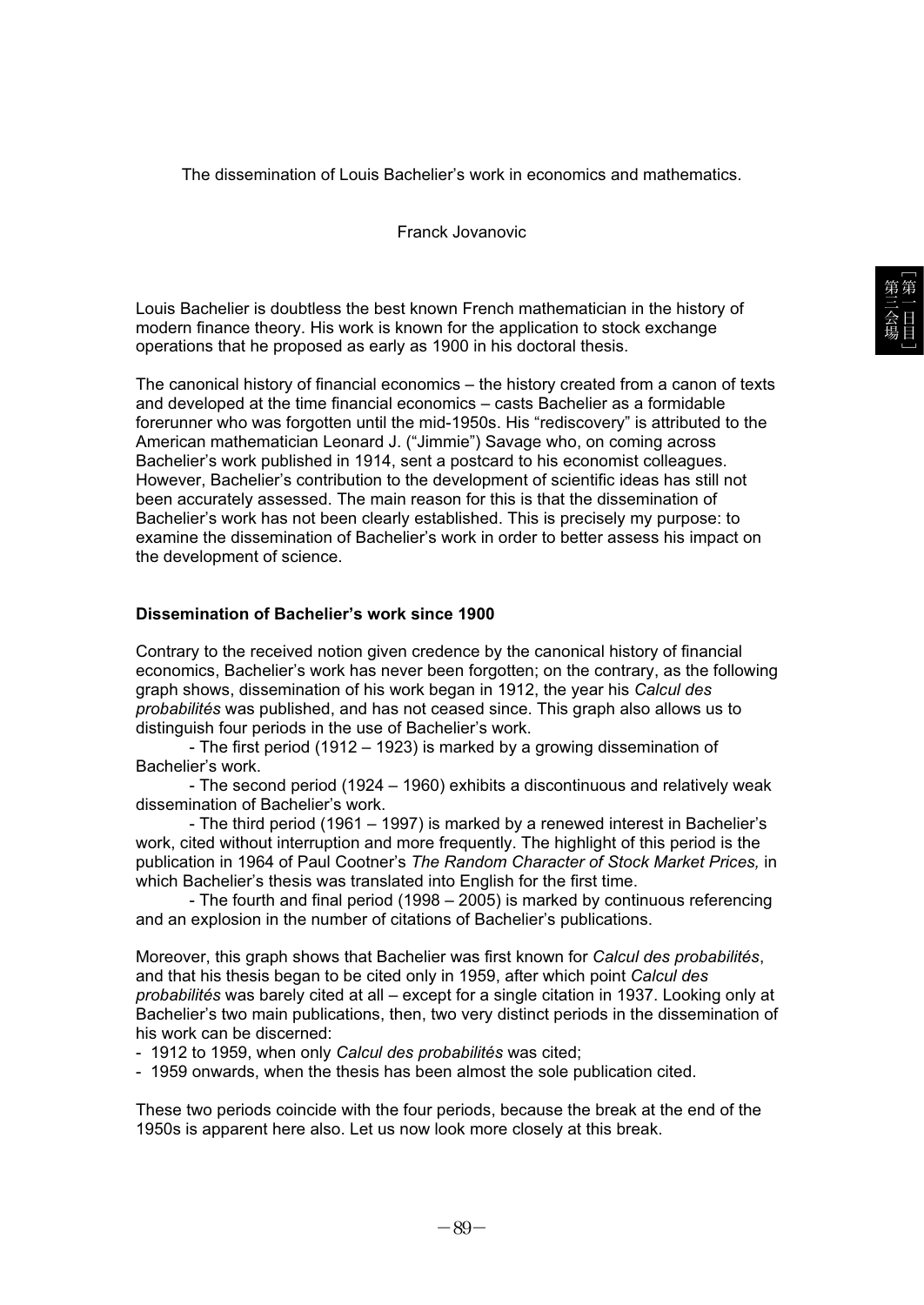

## **The influence of Bachelier's work**

## **Bachelier and mathematics**

Three elements characterize the dissemination of Bachelier's work in mathematics journals (graph 5).



**Graph 5: Citations of Calcul des probabilités and Théorie de la spéculation in mathematics journals, 1900 – 2005**

- First element: in the first part, we saw that Bachelier's works began to be cited from 1912 onwards. This early use of Bachelier's work occurred in articles published in mathematics journals.

- Second element: we observe that *Calcul des probabilités* achieved relatively good dissemination among mathematicians.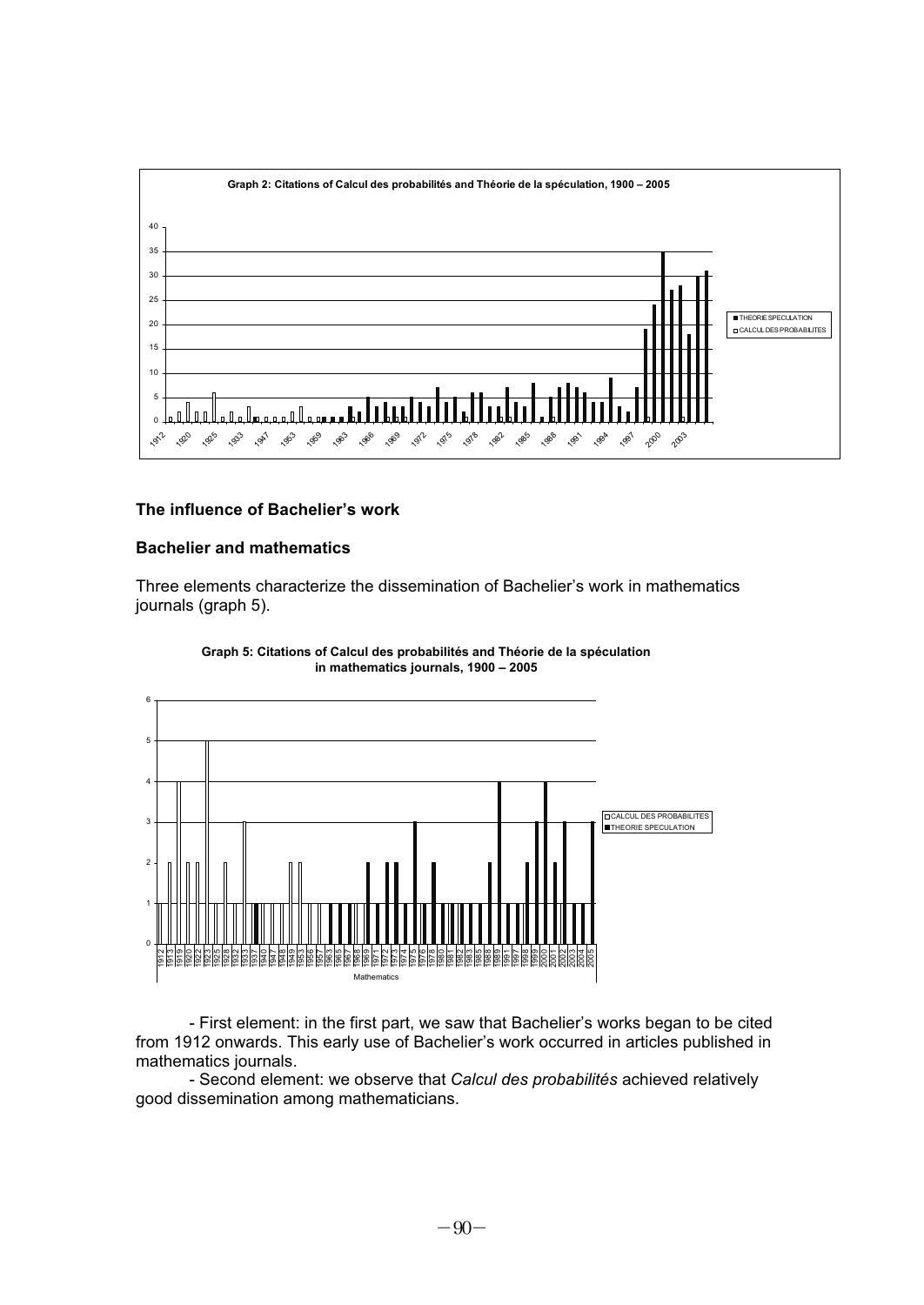- Third element: we observe that, with one exception, articles published in mathematics journals until 1957 cited *Calcul des probabilités* exclusively, totally ignoring Bachelier's thesis; and then, from 1983 onwards, with only a few exceptions, Bachelier's thesis alone was cited.

This periodization (prior to 1987 and after 1963) corresponds with the division into four periods identified. In order to understand this periodization, we need to bear in mind Bachelier's scientific aim on the one hand and the context in which he published his works on the other.

Let us begin by examining the scientific aim of Bachelier's work. He studied mathematics and mathematical physics and defended his thesis in mathematical physics. Considering his education, he was therefore a mathematician, not an economist or financial analyst. Similarly, his research program dealt with mathematics alone: his aim was to construct a general, unified theory of the calculation of probabilities exclusively on the basis of continuous time.

The sequence of events in his work on his scientific aim was as follows.

His first publication, *Théorie de la spéculation*, which was also his doctoral thesis, introduced continuous time probabilities by demonstrating the equivalence between the results obtained in discrete time and in continuous time.

His 1901 article, "Théorie mathématique du jeu," enabled him to generalize the first results contained in his thesis by moving systematically from discrete time to continuous time and by adopting what he called a "hyperasymptotic" point of view.

In 1912, Bachelier published *Calcul des probabilités*. It was through this book that mathematicians learned of Bachelier's work. The object of *Calcul des probabilités* was to "make known new methods and new results that represent […] a complete transformation of [ the calculation of probabilities ]. The basis of these new studies is the conception of continuous probabilities […]".

This review of Bachelier's scientific aim underlines the mathematical character of Bachelier's research. Although his mathematics research program undoubtedly originated from his interest in financial markets, it is clear that, once embarked upon his scientific career, Bachelier took no further interest in financial markets other than for the mathematical results he deduced from them. To understand the mathematical importance of his works, let us now look at the context in which they were published.

As mentioned earlier, Bachelier was interested in the calculation of probabilities in continuous time. However, development of continuous time probability theory did not truly begin until 1931. Bachelier was thus a forerunner. Yet he was not the only mathematician seeking to reconstruct traditional probability theory: a number of publications aimed at renewing this theory emerged between 1900 and 1930. During this period, several authors were working on random variables and on the generalization of the central limit theorem. Louis Bachelier was one of the firsts to propose continuous time results, on Brownian motion in particular. However, up until the 1920s, his work remained known and accessible only to a few specialists. The 1920s, then, were a period of very intensive research into probability theory – and into continuous time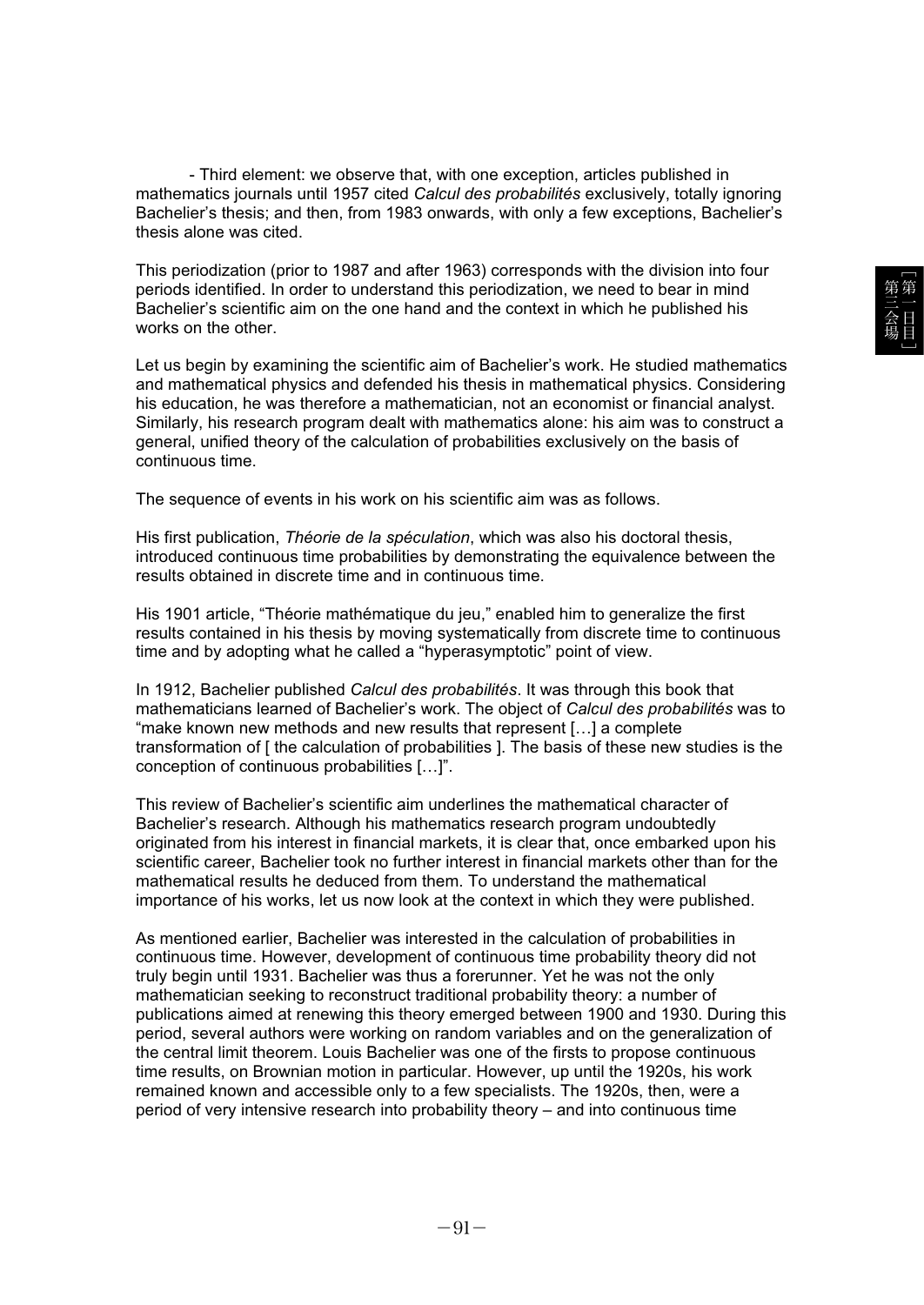probabilities in particular – that paved the way for the construction of modern probability theory.

Modern probability theory was properly created in the 1930s, in particular through the work of Kolmogorov, who proposed its main founding concepts. In constructing some of his new concepts Kolmogorov used Bachelier's work, which he considered to be the first study of stochastic processes in continuous time, and which he generalized in his 1931 article. From these beginnings in the 1930s, modern probability theory developed and became increasingly influential. But it was not until after World War II that the Kolmogorov's axioms became the dominant paradigm in this discipline. It is also after World War II that the American probability school was born in the United States. It was led by Doob and by Feller, both of whom cited Bachelier's work very early on. These two writers had a major influence on the construction of modern probability theory, particularly through their two man books published in the early 1950s which proved, on the basis of the framework laid down by Kolmogorov, all results obtained prior to the 1950s, thereby enabling them to be accepted and integrated into the discipline's theoretical corpus.

This context reveals the full importance and originality of Bachelier's scientific aim regarding the mathematical theory of probability calculation. In 1900, when Bachelier was defending his thesis, continuous time probabilities were in their infancy and probability theory as a whole was a discipline undergoing total reconstruction. Between the end of the 19th century and the 1930s, the only work being carried out in this new field was the particularly innovative work of mathematicians and physicists. Bachelier was one of these mathematicians, as was his thesis supervisor, Henri Poincaré.

The first thing to note is that throughout the period in which modern probability theory emerged and developed – from the turn of the 20th century through to the 1930s – *Calcul des probabilités,* the sole publication of Bachelier to be cited, was used by mathematicians. In other words, *Calcul des probabilités* formed part of the reference works for mathematicians at the time this new discipline was being constructed.

Another significant element is that Bachelier's works were cited by the period's main contributors to modern probability theory and are often associated with some of the greatest probability theorists of the time, underlining the fact that Bachelier's work was considered sufficiently important and innovative by mathematicians at the time. Subsequently, from the end of the 1950s, citations of *Calcul des probabilités* ceased, with Bachelier's thesis alone being cited from then on. This singular break raises the following question: what explanation can there be for the fact that writers suddenly ceased using the work of an author who had served as a reference and from then on only cited his first published work, even though no references had been made to this work in the past?

We have seen that Bachelier's work was disseminated through the *Calcul des probabilités*. I have also explained that during the 1940s and 1950s, mathematicians rigorously proved the main results obtained by Bachelier, thereby making modern probability theory more accessible. The manner in which a work can be used is very informative in this regard: by citing Bachelier's doctoral thesis, writers highlighted the priority of Bachelier's work, that is, the fact that he was the first to propose results that subsequently became common knowledge (Brownian motion, continuous time probabilities, etc.). Writers then therefore looked for the first publication by Bachelier to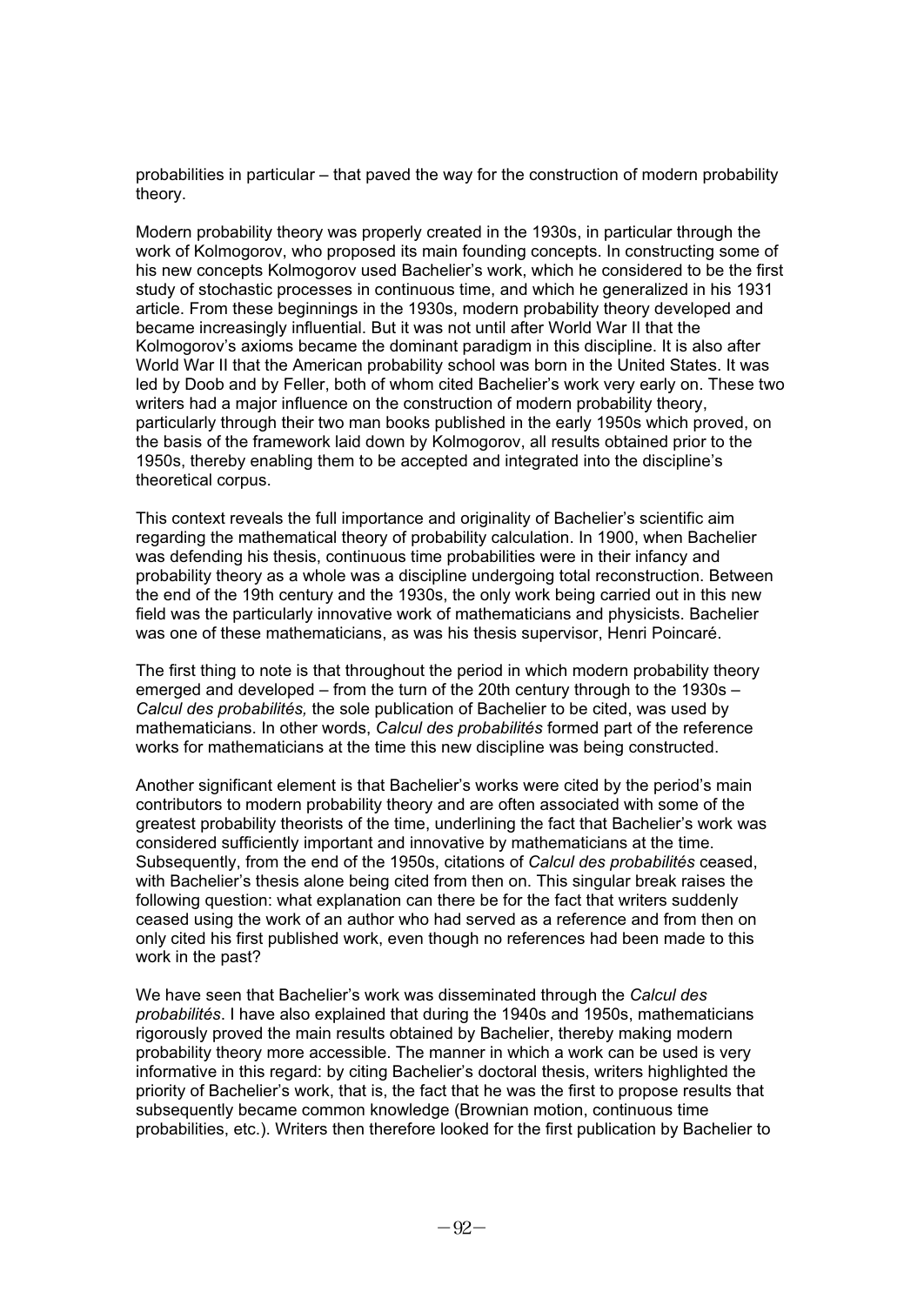deal with continuous time probabilities, independently of this first publication's influence; this explains why Bachelier's thesis only began to be cited when Bachelier's mathematical work was no longer influencing research work in this field.

We may conclude, then, that Bachelier's work was initially used by mathematicians because it was at the leading edge in its field and thus constituted a vital reference (which explains why Bachelier's name is mentioned along with those of other great mathematicians). Later, once modern probability theory had been sufficiently developed, mathematicians drew on this new work and no longer on Bachelier's work, which explains why his *Calcul des probabilités* ceased being cited.

## **Bachelier and economics**

Generally speaking, throughout the entire period, articles published in economics journals cite almost exclusively Bachelier's thesis. Furthermore, graph 8 shows that economists only began to cite Bachelier's work from the 1960s onwards, with the exception of two instances, one in 1923 and the other in 1953 – which, moreover, cite *Calcul des probabilités* and not *Théorie de la spéculation*. Lastly, it is only from 1961 onwards that Bachelier's works are cited in economics journals without discontinuity.



**Graph 8: Citations of Calcul des probabilités and Théorie de la spéculation in economics journals, 1900 – 2005**

Two questions arise with regard to the dissemination of Bachelier's work among economists. First, what explains this belated interest in Bachelier's work by economists? Second, knowing that Jimmie Savage, a mathematician at Chicago University, is considered responsible for the discovery of Bachelier's work by economists in the 1960s, what impact did Savage have in economists' discovery of Bachelier?

I have already shown that it cannot be asserted that Bachelier's work had remained unknown, since *Calcul des probabilités* was cited from 1912. And yet, one might assume that, because citations of Bachelier's thesis did not appear until the late 1950s, the applications of Bachelier's work to financial markets were unknown. Again, this is not the